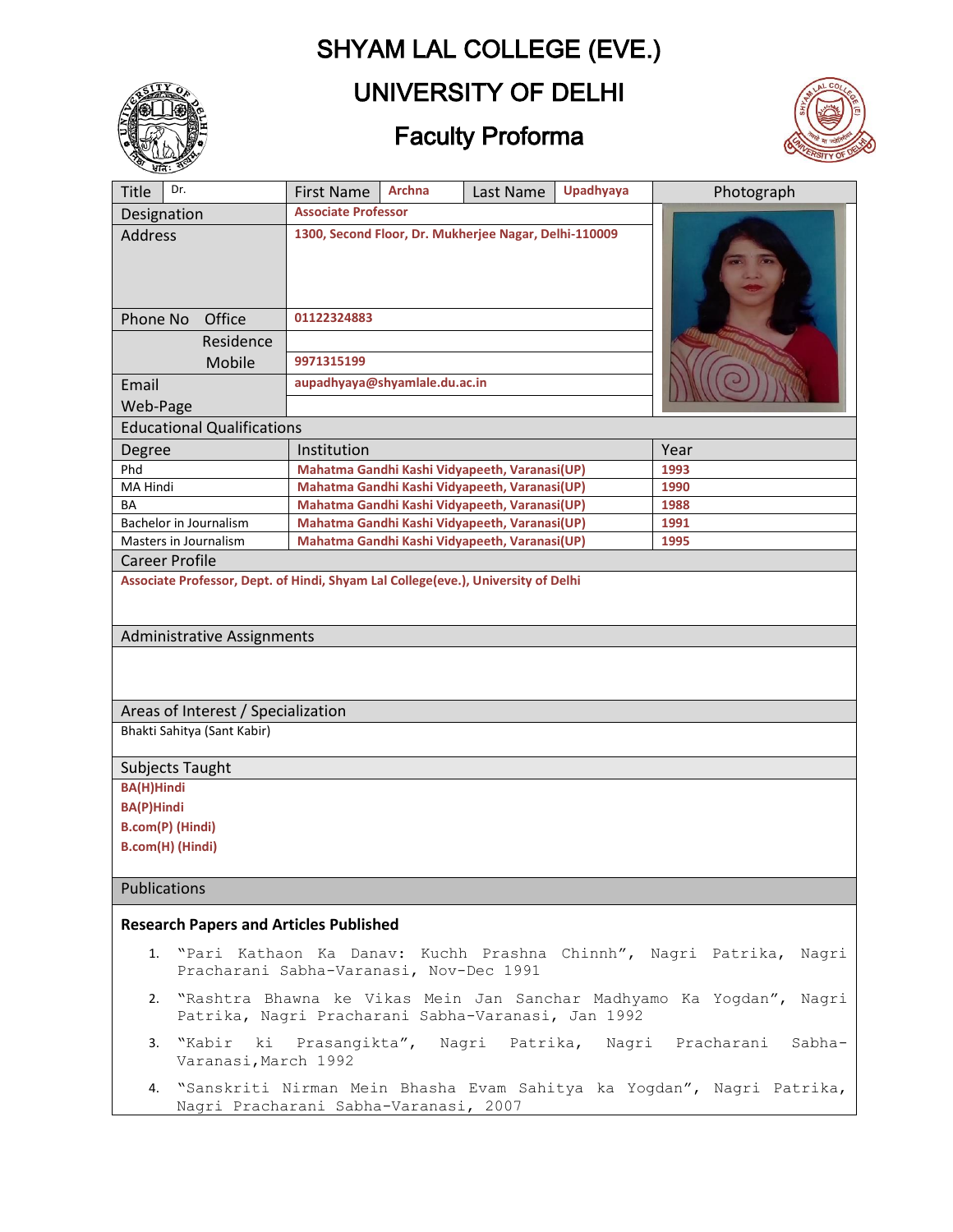|                       | 5. "Cinema: Sahitya aur Sanskriti", Media Jagat, Bi-Lingual Research Journal |  |  |
|-----------------------|------------------------------------------------------------------------------|--|--|
| {Peer Reviewed}, 2012 |                                                                              |  |  |

- 6. "Mahatama Gandhi ke Adhyatmik Prayog", Vak Sudha , Antarashtriya Tremasik Shodh Patrika (Peer Reviewed), 2015
- 7. "'Swadesh' Ka Swa-Desh Chintan", Sablog, April 2014
- 8. "Kabir ka Udghosh", Vak Sudha , Antarashtriya Tremasik Shodh Patrika (Peer-Reviwed), 2014
- 9. "Kabir: Bhakt, Kavi aur Samaj- Sudharak", Sahriday Tremasik Shodh Patrika, 2014
- 10. "Hindi Filmo me Stree", Vak Sudha Antarashtriya Tremasic Shodh Patrika (Peer- Reviewed), 2015
- 11. "Bhojpuri Kahavato me Nari", Sehchar Tremasic e-Patrika (Peer-Reviewed), 2016
- 12. "Filmo me Chhatra-Rajneeti", Yugantar Today ,2016
- 13. "Bidesiya ki Stree", Sehchar Trimasik e-Patrika (Peer- Reviewed), 2017
- 14. "Filmy Aine me 'Divyang'", Sehchar Tremasic e-Patrika (Peer-Reviewed), 2017
- 15. "Cinema me Hindi Bhasha ka Swaroop", Sehchar Tremasic e-Patrika ,Peer-Reviewed, 2017
- 16. "Dr. Bhim Rao Ambedkar Ka Nari-Chintan", Sehchar Tremasic e-Patrika ,Peer-Reviewed, 2018
- 17. "Tasveer ka Dusra Rukh", Sehchar Tremasic e-Patrika , Peer- Reviewed, 2020

#### **Chapter in edited book -**

- 1. 'Hindi Cinema aur Samajik Sarokar', Hindi Cinema: Badalte Sandarbh, 2015
- 2. 'Kabir ke Sanskar me Guru', Samajik Sarokaro ke Buniyadi Swar, 2019
- 3. 'Karmyog ke Agradoot: Dr. Vindeshwar Pathak', Manavtawadi Dr. Vindeshwar Pathak, 2021

#### Conference Organization/ Presentations

Paper Presentations-

- 1. 'Nari Manavadhi-kar Aur Media', seminar organized by Patrakarita evam Jan Sanchar Vibhag, M.Gandhi Kashi Vidhya Peeth, Varanasi, 2005
- 2. 'Bhumandalikaran ke Daur me Hindi Sanchar Madhyam', seminar organized by Hindi Patrakarita evam Jan Sanchar Vibhag, Dr.B.R. Ambedkar College, DU, 2007
- 3. 'Ram Kavya Parampara me Saket', seminar organized by Haryana Sanskrit Academy Panchkula, 2014
- 4. 'Charkha: Ek Sampoorna Darshan', seminar organized by Gandhi Adhyan Kendra, Harish Chandra Snatakottar Mahavidhyalay, Varanasi, 2015
- 5. 'Bhojpuri Sahitya me Bhikhari Thakur ka Sthan' conference organized by Maithli Bhojpuri Academy, Delhi Government, 2015
- 6. 'Bhojpuri Sahitya me Stree', conference organized by Maithli Bhojpuri Academy, Delhi Government, 2016
- 7. "Sant Sahitya me Dharma Nirpekshta", conference Organised by Shyam Lal College(Eve) DU, 2016
- 8. 'Hindi Bhasha aur Vigyapan', seminar organized by Ramanujan College, DU, 2019
- 9. 'Filmy Striyo ka Sach', seminar organized by Shyama Prasad Mukherjee College, DU, 2019